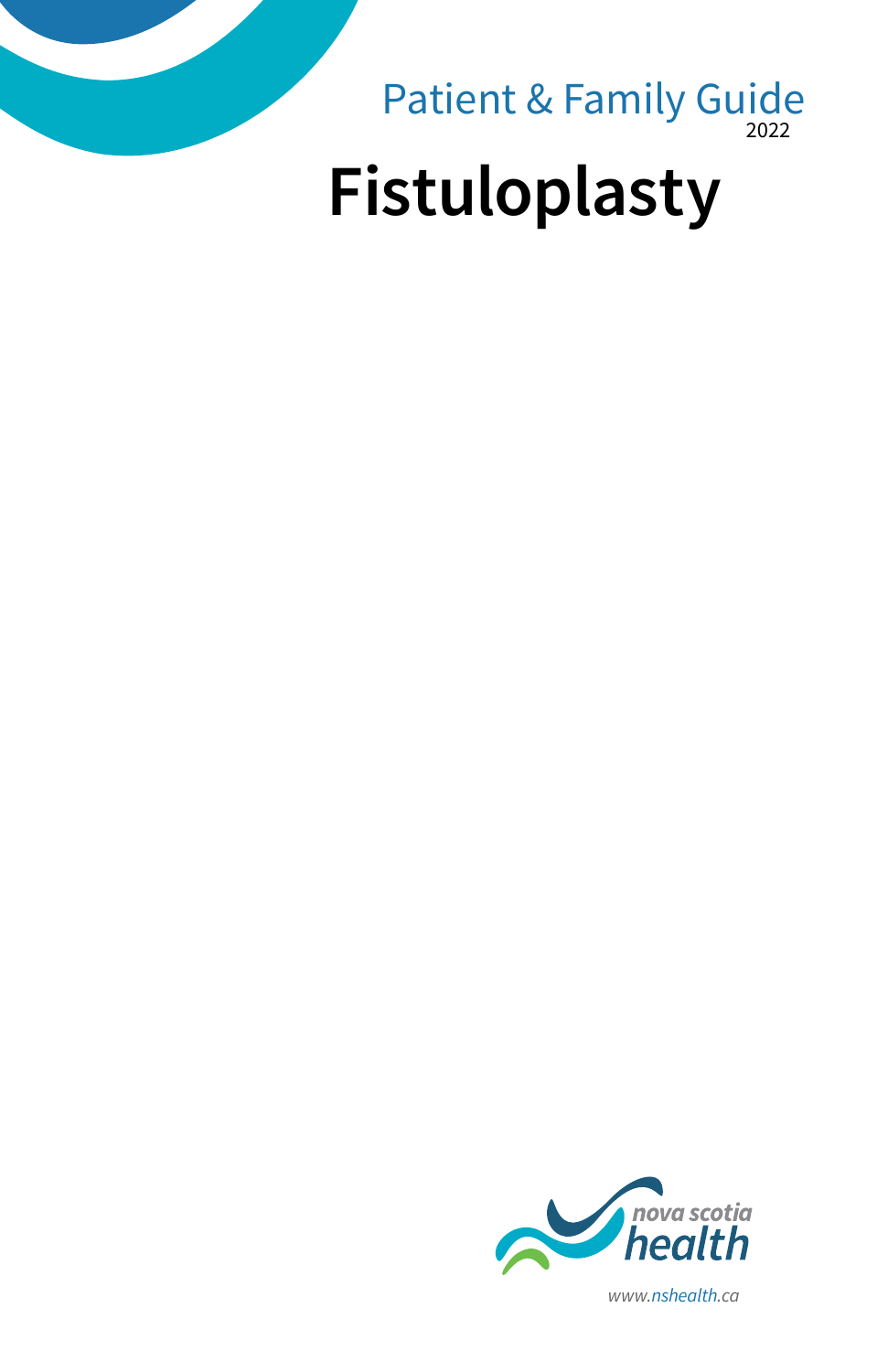# **Fistuloplasty**

## **What is a fistuloplasty?**

A fistuloplasty is a non-surgical procedure used to open blocked or narrowed blood vessels in your fistula. The blood vessel is stretched with a special balloon.

## **Who will do my fistuloplasty?**

An interventional radiologist (doctor who specializes in X-rays) will do your fistuloplasty.

## **Where is the fistuloplasty done?**

- › Halifax Infirmary (HI)
- › Go to the 3rd floor and register at the Diagnostic Imaging Registration Desk

#### **Bring your provincial health card with you**.

## **How long will I be at the hospital?**

- Please plan to be at the hospital for 4 hours for the full appointment.
- The actual procedure (fistuloplasty) takes about 1 hour.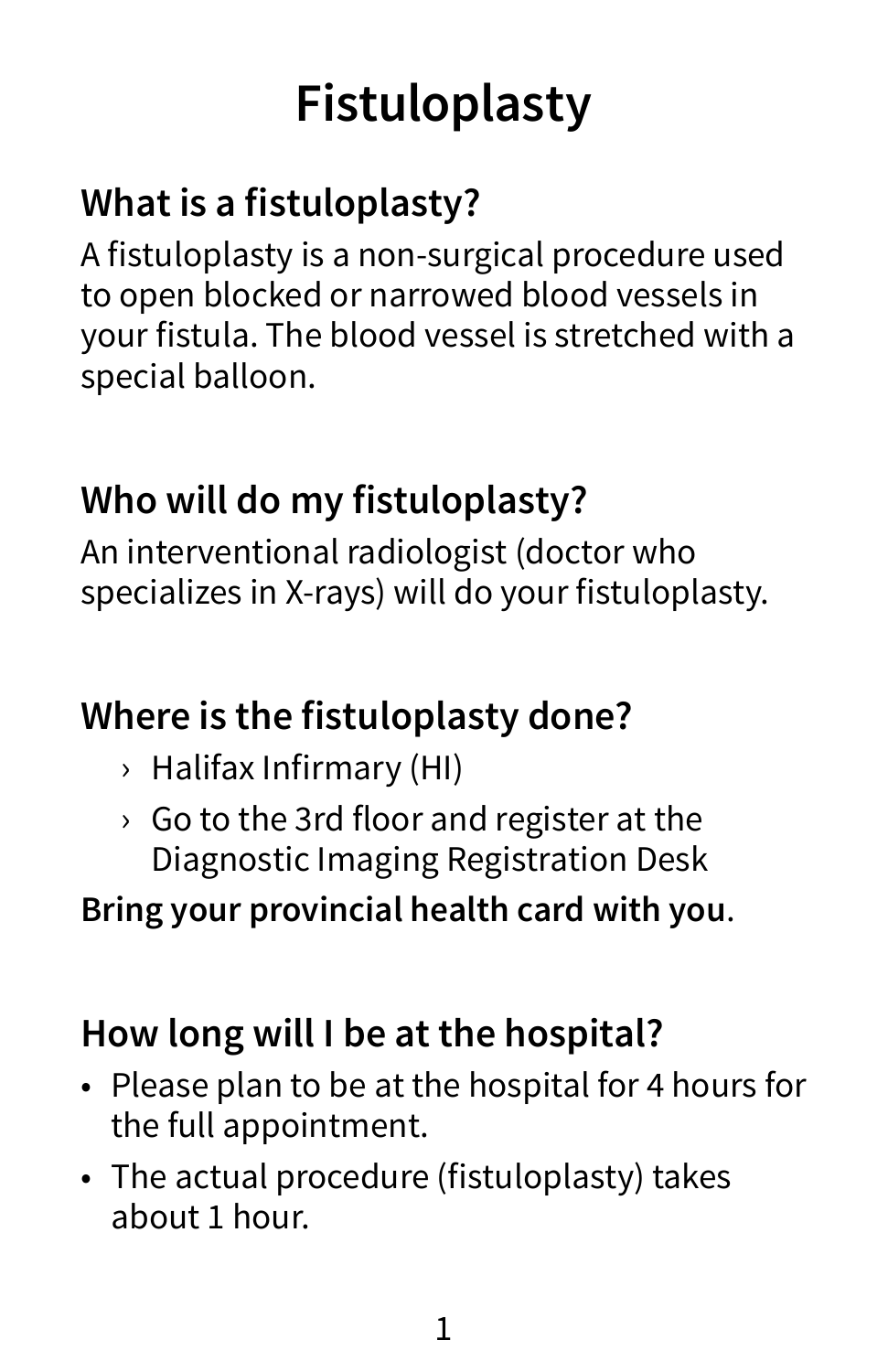• After the procedure, you will recover in the Interventional Radiology recovery area for about 2 hours.

## **How do I get ready?**

- Tell your doctor in the Dialysis Unit if you are taking blood thinner medication (like warfarin). You may need to stop taking it a few days before the procedure. They will give you instructions on when to stop taking this medication.
- You will need to have blood tests a few days before the procedure. Your doctor will order these tests for you.
- A nurse will call you with instructions 1 to 2 days before the procedure. They will tell you if you need to stop taking any medications.
- Tell your referring doctor and the radiologist if you are pregnant.
- Tell your referring doctor and the radiologist if you have an allergy to X-ray contrast (dye).
- **Do not** eat any solid food after midnight the night before your procedure.
- You may drink clear fluids after midnight.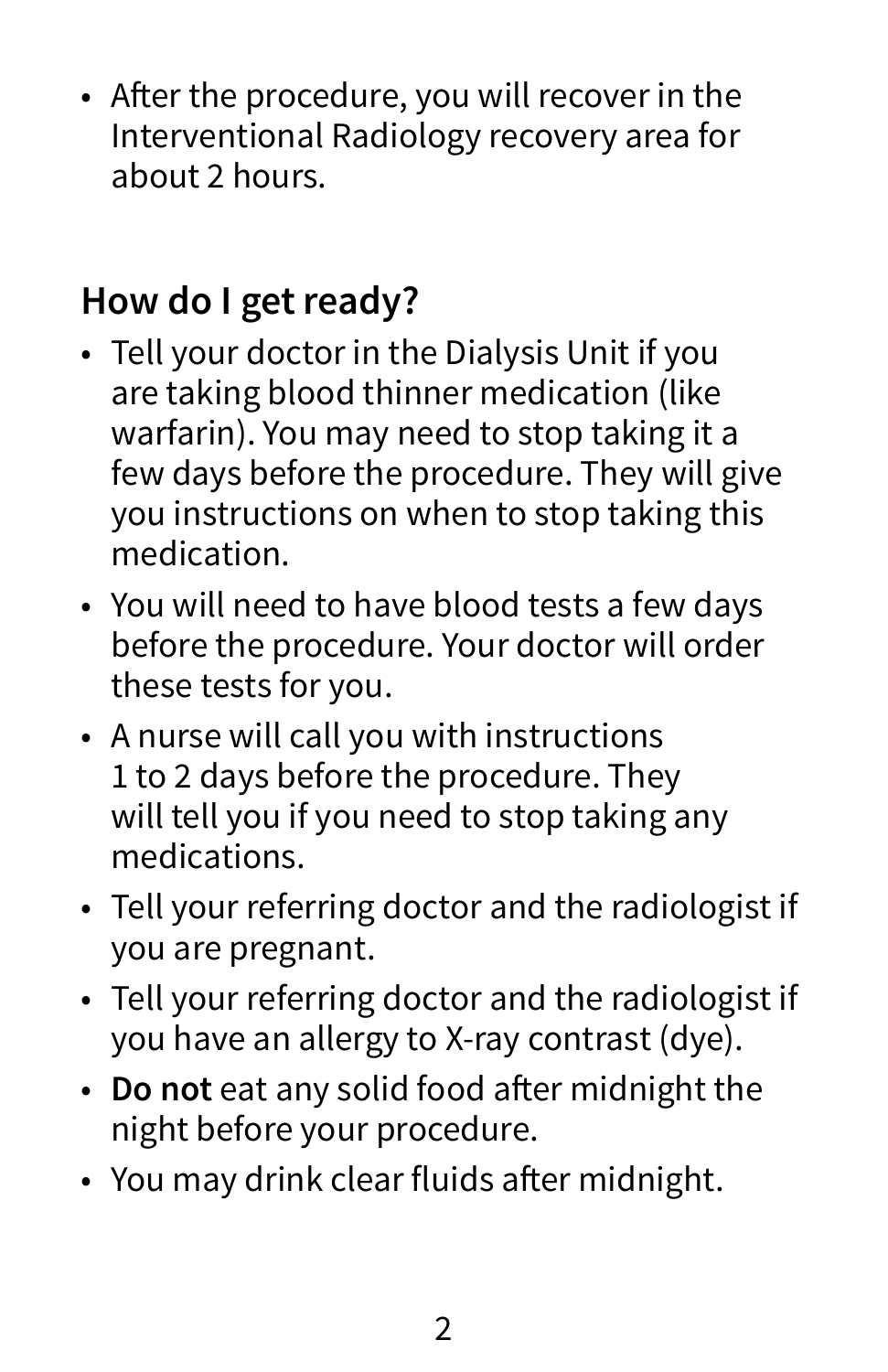#### **The morning of the procedure:**

- **Do not** eat breakfast.
- If you have diabetes, drink juice. **Do not** take your insulin or diabetes pills.
- Take your medications as usual, except for blood thinner and/or diabetes medications, unless told otherwise.
- Bring your medication(s) and insulin to the hospital with you.
- **You must have a responsible adult to take you home by car or taxi. You cannot drive yourself. They must also stay with you overnight after your procedure**. **This is for your safety**.
- **Do not drive for 24 hours** (1 day) after the procedure.

## **How is the fistuloplasty done?**

- The doctor will explain the procedure to you and then ask you to sign a consent form.
- The fistuloplasty is done in the Interventional Radiology (X-ray) Department.
- You will be taken into the X-ray room and asked to lie down on an exam table.
- The doctor may give you sedation (medication to help you relax).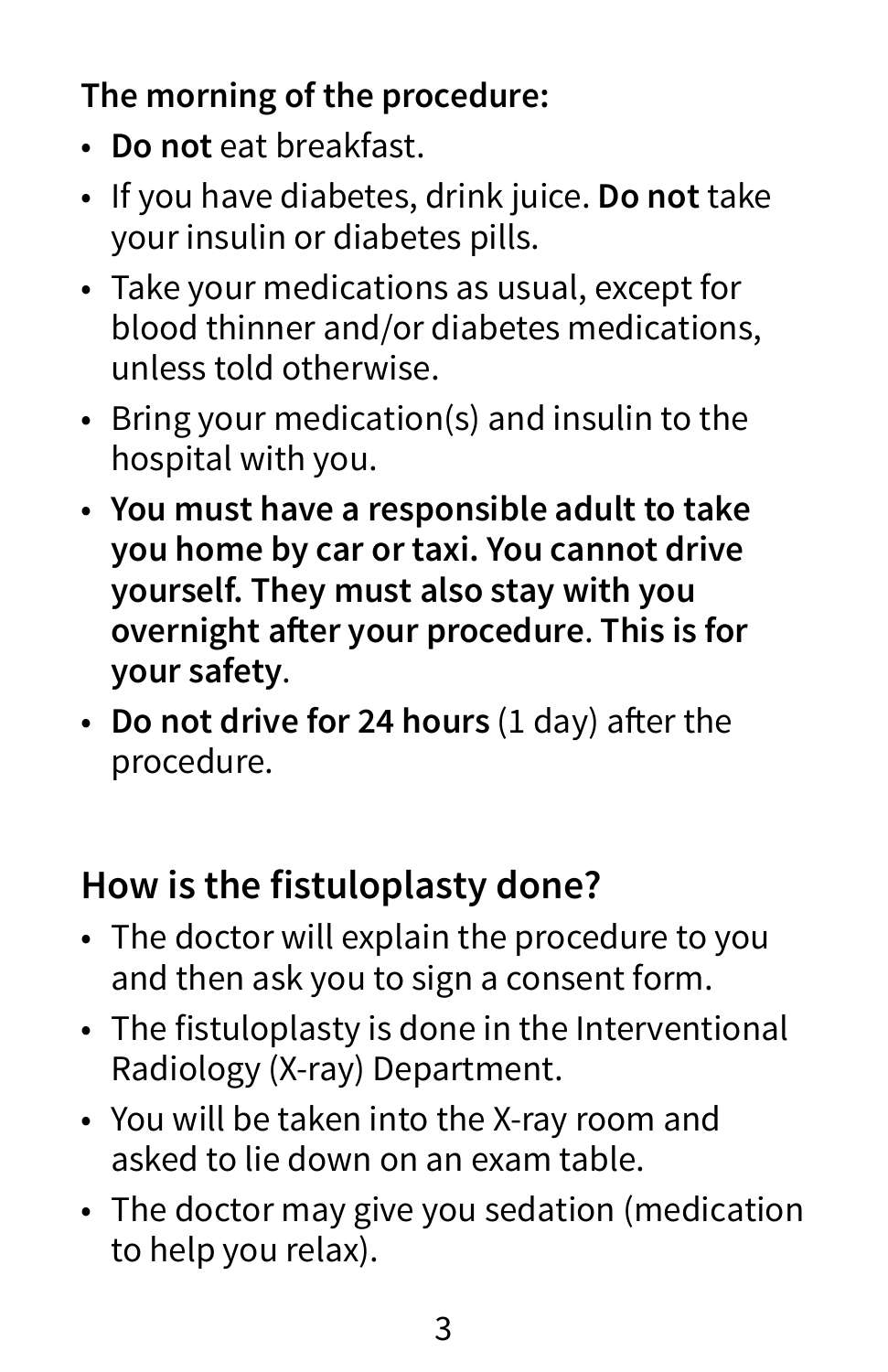- A small IV needle will be inserted (put) into your dialysis access.
- A blood pressure cuff or tourniquet (tight cord or bandage) will be placed on your fistula arm for a short time.
- The doctor will inject X-ray contrast through the IV in your dialysis access. When the dye is injected, you may have a warm feeling for a few seconds. A technologist will take a series of X-rays.
- The radiologist will use the X-ray contrast to help find the blockage or narrowing in your blood vessel.
- A special tube called a catheter will be passed through a blood vessel in your arm to the site of the blockage. The catheter has a small balloon at the tip. Once the catheter has reached the site of the blockage, the balloon will be inflated (made bigger) and deflated (made smaller) several times. This will stretch the blood vessel and should help the blockage.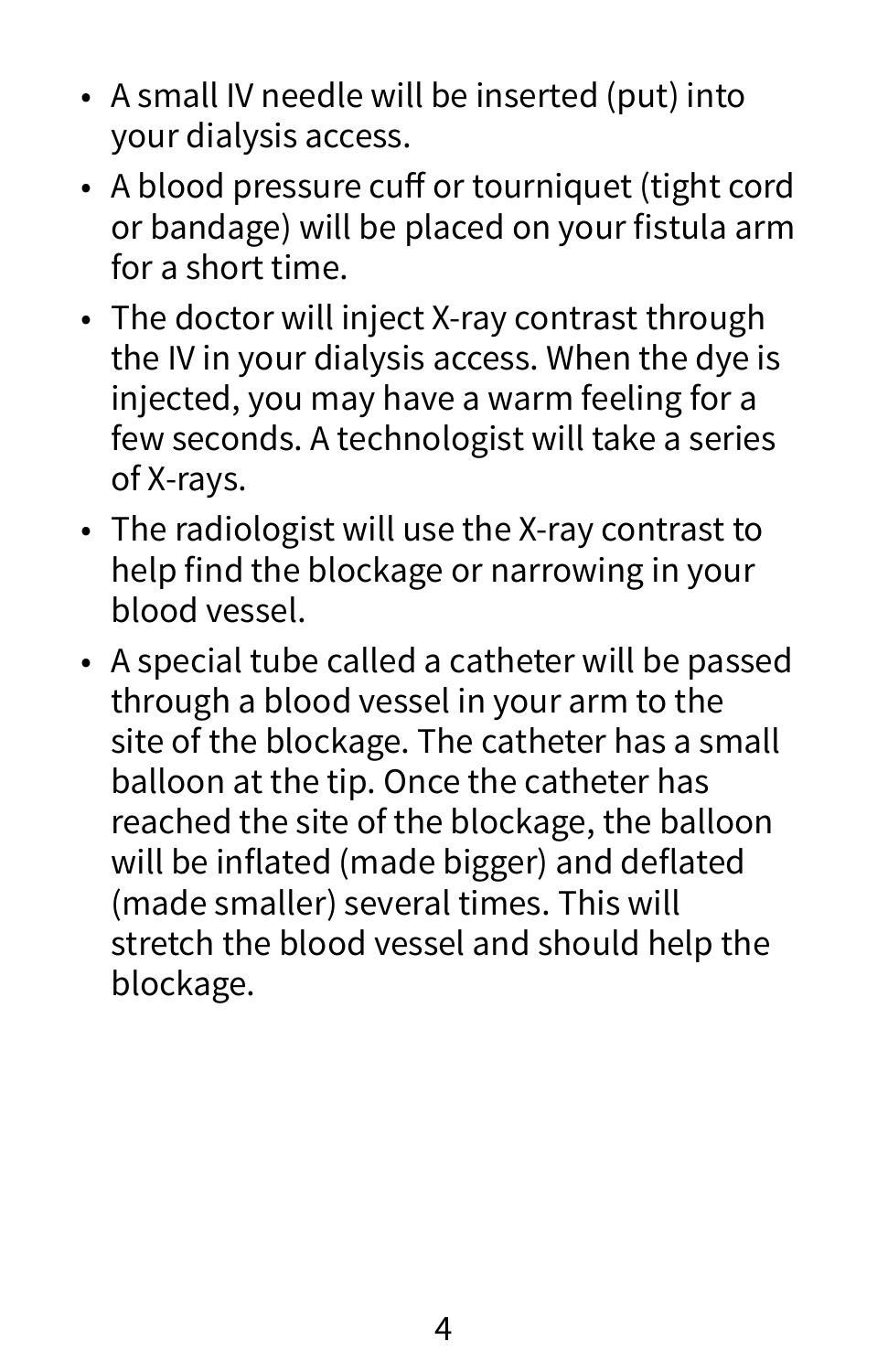## **What will happen after the procedure?**

- You will stay in the Minor Procedures Unit or, if needed, the Dialysis Unit for about 2 hours. A nurse will check your blood pressure, heart rate, and puncture site often.
- You may eat and drink as usual.
- You may have a stitch at the puncture site to help prevent bleeding. A small clear dressing or bandage will be put over the puncture site. A dialysis nurse will remove the stitch the next time you come for dialysis. Check with the dialysis nurse about removing the stitch.
- The nurse will show you how to apply pressure to the puncture site if it bleeds at home.

#### **What are the risks?**

The risks of a fistuloplasty can include, but are not limited to:

#### **Common:**

- › Bleeding
- › Mild pain
- $\rightarrow$  Bruising and/or infection where the IV needle was inserted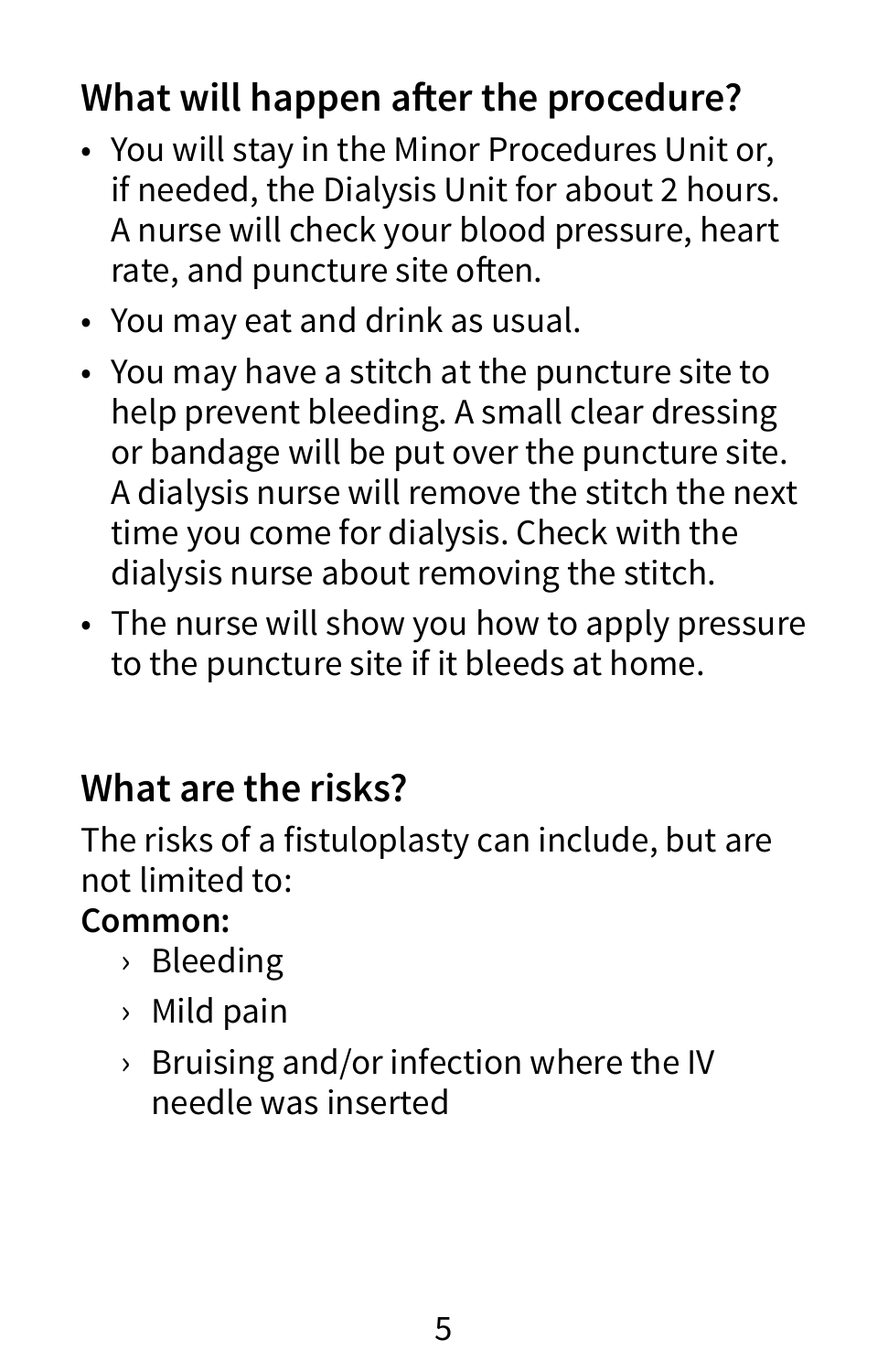#### **Less common:**

- › Allergic reaction to the X-ray contrast. You may get medication to help with possible allergic reactions. The contrast dye we use is very safe and it is very rare to have a serious reaction.
- › All X-ray procedures expose you to radiation in different amounts. The length of time and the level of exposure to X-rays is highly controlled and kept as low as possible.
- › Loss of the fistula.

#### **Call your doctor, go to the nearest Emergency Department, or call 911 if you have:**

- $\rightarrow$  You cannot stop the bleeding at the puncture site
- $\rightarrow$  A lot of bruising and/or swelling at the puncture site or in your fistula arm
- $\rightarrow$  A lot of pain at the puncture site
- $\rightarrow$  A change in the colour of your arm
- › Fever (temperature above 38.5° C/101.3° F) or chills
- › A lump, pus, or a bad smell at the puncture site
- › Chest pain or trouble breathing
- $\rightarrow$  Trouble feeling the thrill or buzz in your fistula arm